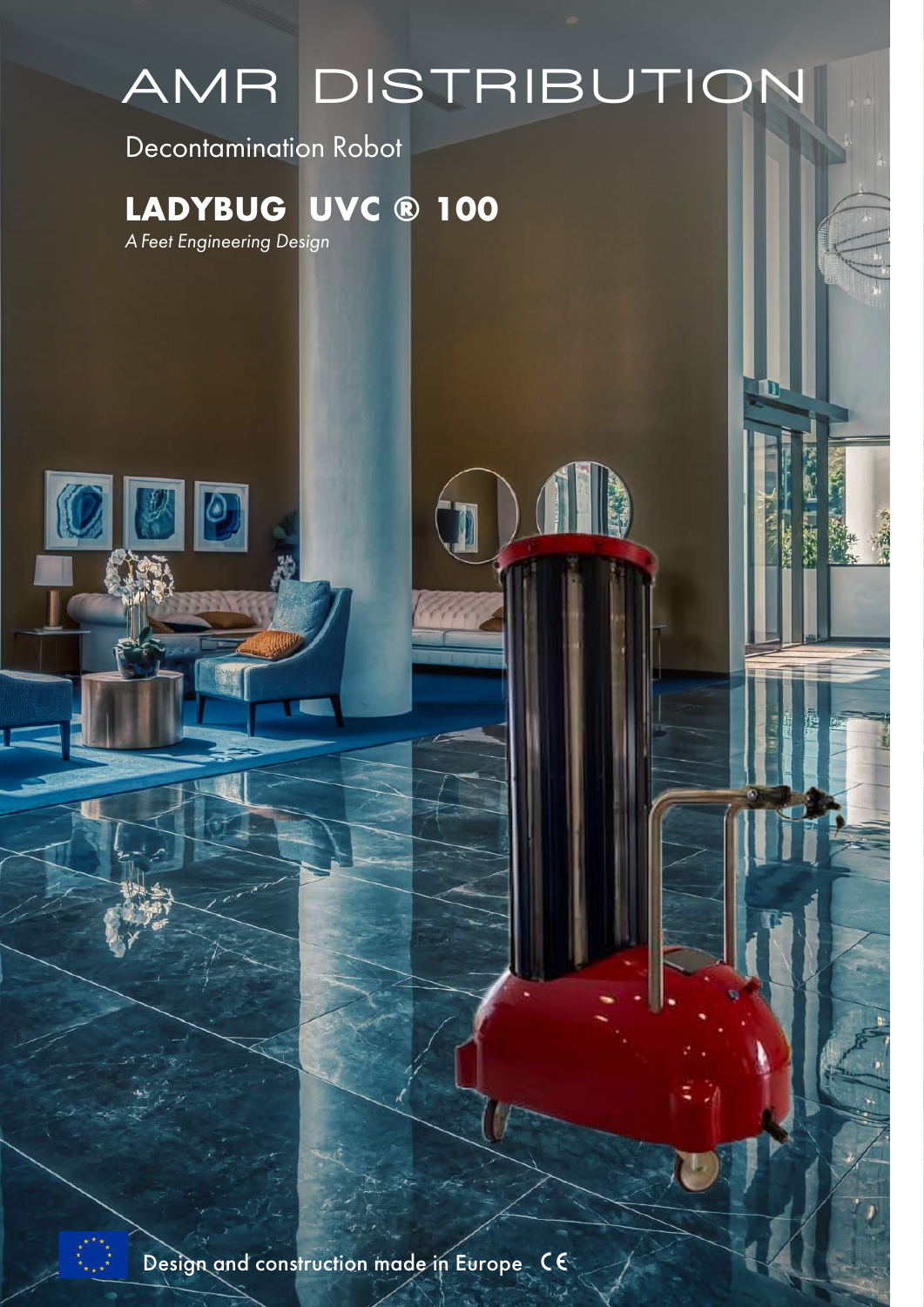## **LADYBUG UVC ® 100**

Our Ladybug\_UVC robot is used in regular and controlled cleaning cycles. Its function is to prevent and reduce the spread in the environment of infectious diseases, viruses, bacteria and other types of harmful microorganisms by acting directly on their nucleic structure (DNA & RNA). The robot is safe, reliable and eliminates human errors.

It is simple to operate and designed to assist the cleaning staff on a daily routine. Moreover, the machine's automatic technology renders it totally safe and enabling the complete traceability of the decontamination activities.



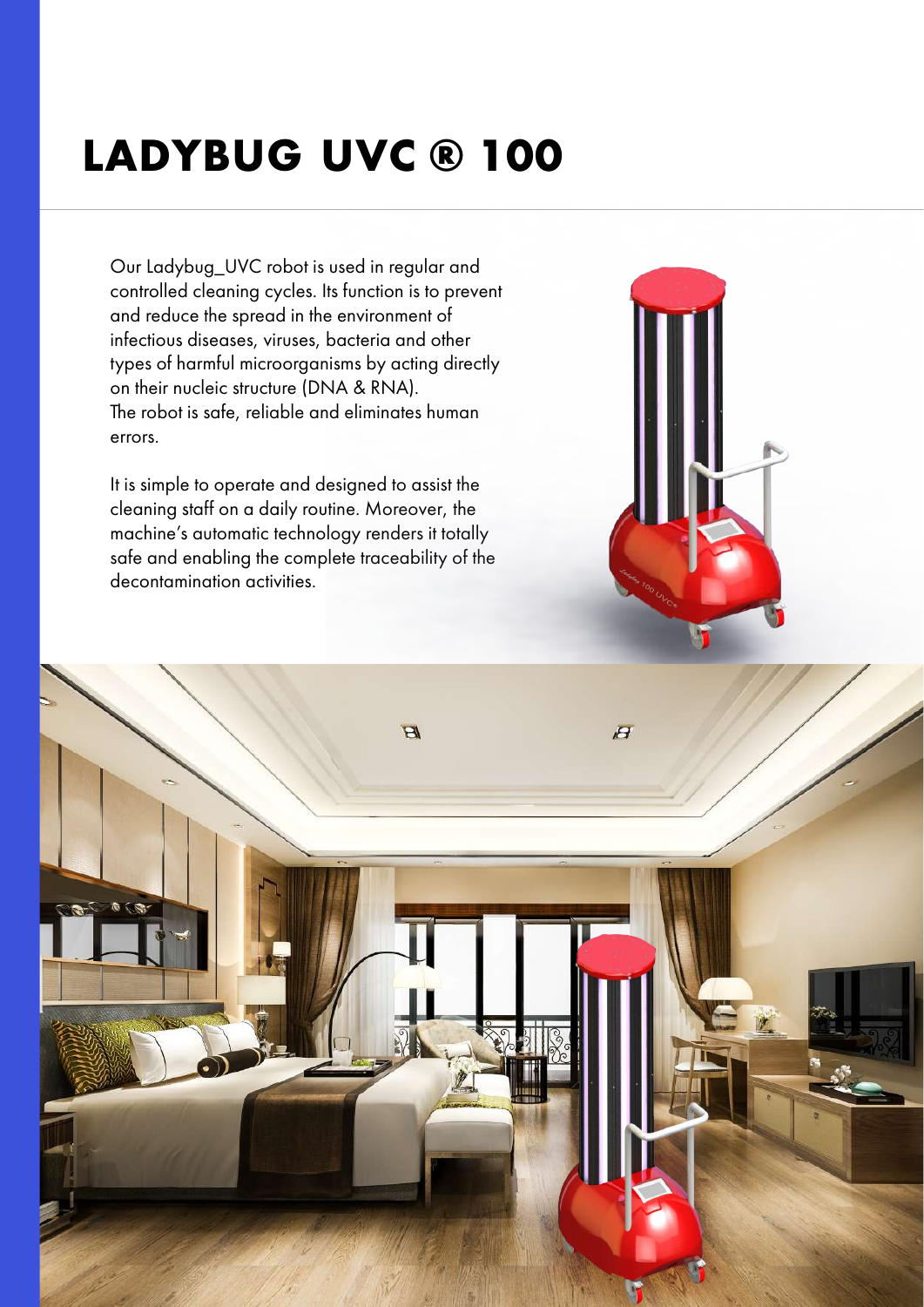### WHAT IS THE **LADYBUG UVC ® 100 ?**

### Why the name Ladybug ?

Whilst this insect is cute, it is capable of effectively eliminating parasites.



Our Ladybug robot is an autonomous germicidal decontamination machine centred on UVC radiation technology for air and surfaces disinfection.

The Ladybug robot is available in two versions; autonomous and static.

This process, specially designed for the daily treatment of large surface areas, allowing the eradication of viruses and germs, thus preventing their spread.

The Ladybug robot does not use any chemicals and therefore it does not induce toxicity, nor does it generate residual product or leave deposits. The Ladybug robot uses only ultraviolet rays.

### What applications can Ladybug be used for ?

This robot can be used in all public places such as hospitals, shopping malls, nursing homes, airports, hotels, food and pharmaceutical industries, laboratories, universities, offices, etc...

Equipped with a motorised option to assist with movement, the decontamination robot is able to carry out its task in total autonomy and it does not require any human intervention for its operation.

Thanks to its safety systems the robot operates in complete autonomy the decontamination process without the need to delimit the intervention areas.



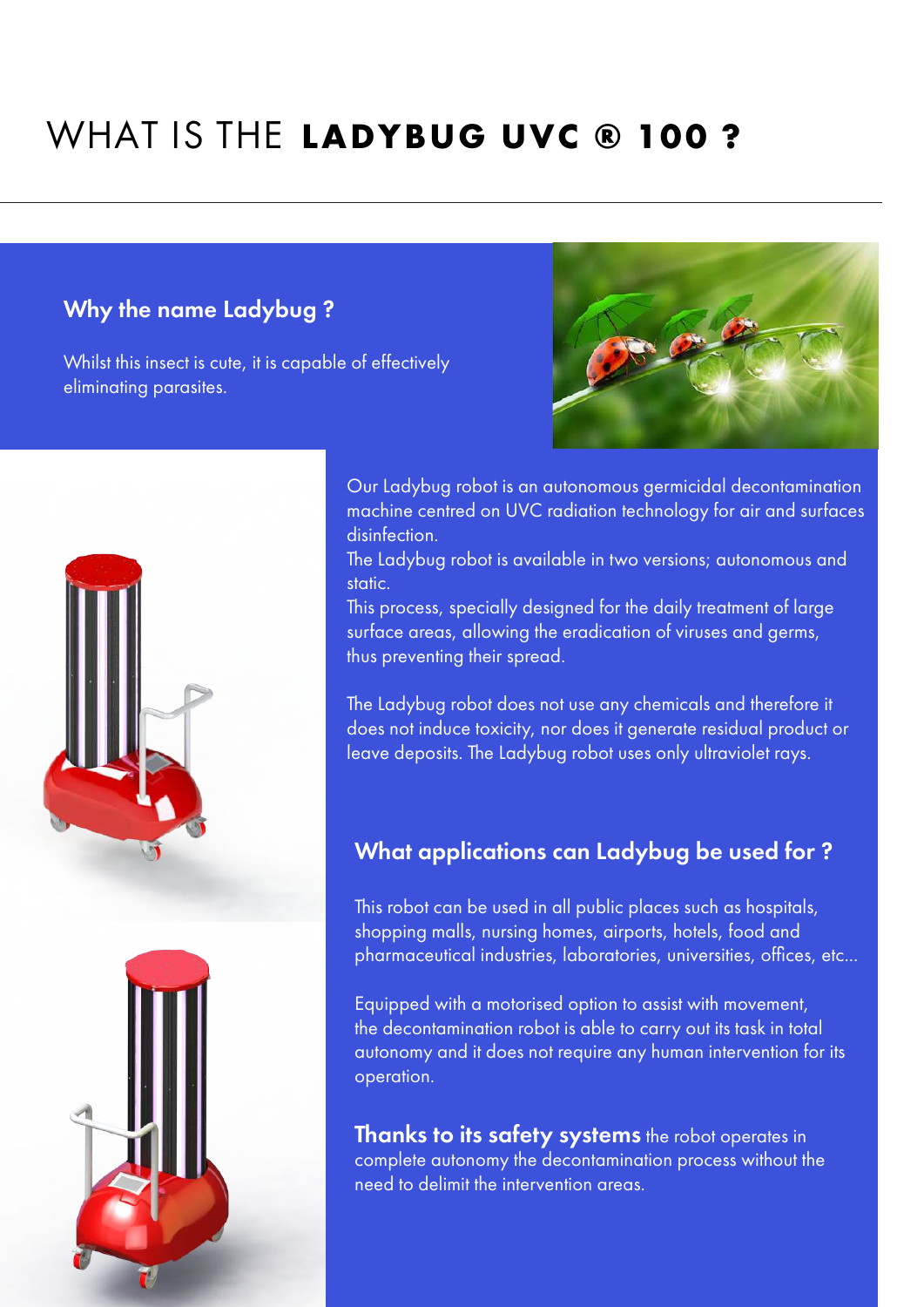Greater safety, obtained through the autonomous human presence monitoring system. As soon as the system detects a presence, it automatically triggers a darkening process of the lamps, preventing them from turning off with a consequent increase in the life of the lamps and reduced energy consumption.

Thanks to the blackout blinds, people are protected from any negative effects of UVC radiation. Once an adequate safety distance has been re-established, the shutters open allowing the immediate restart of the decontamination phase without any loss of radiation power.

The robot is equipped with a system that controls the irradiation level of each of the UVC lamps installed, guaranteeing permanent monitoring of the efficiency of the decontamination process. Furthermore, the automated monitoring system ensures the traceability of the decontamination phases.

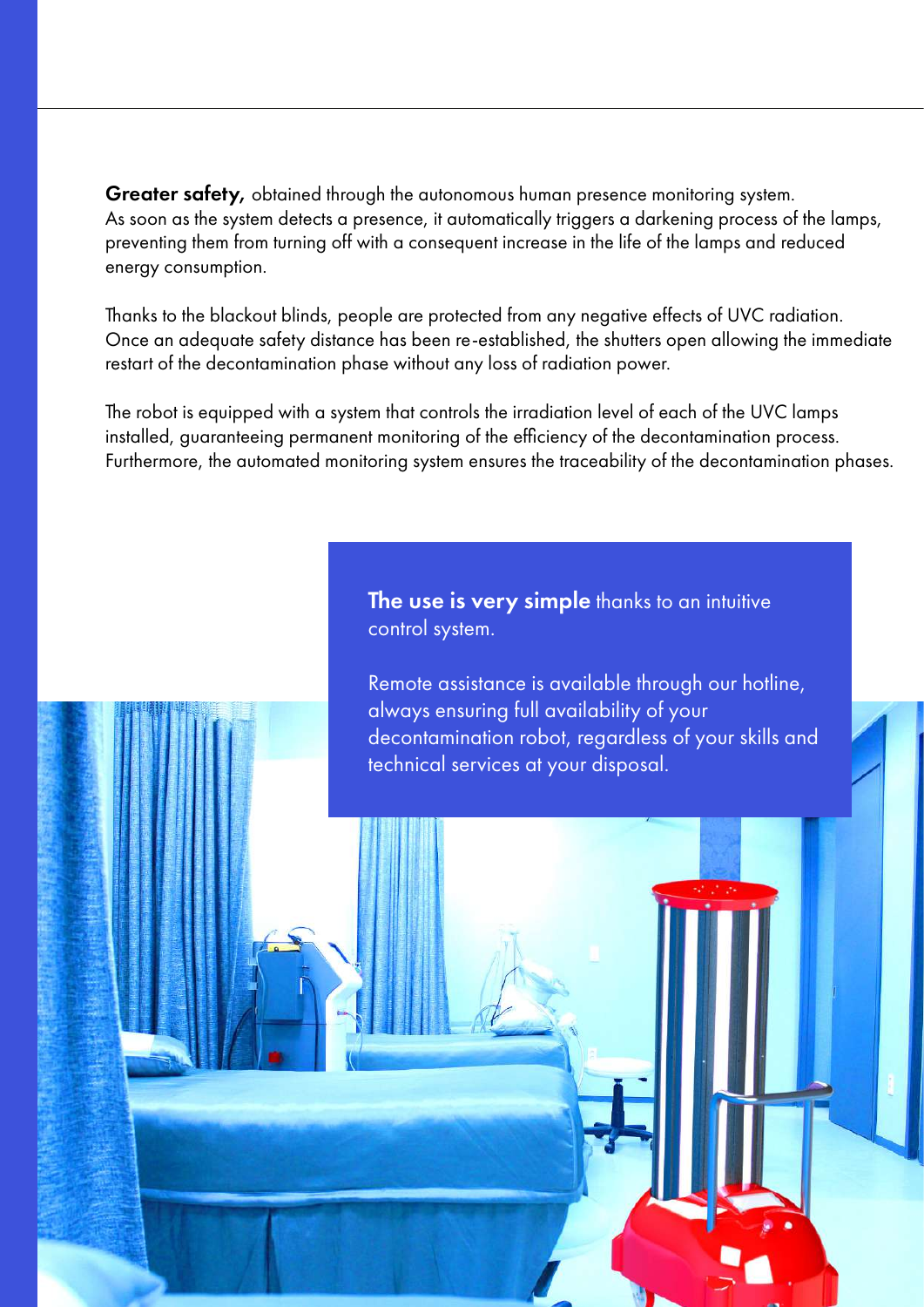### WHAT IS **DECONTAMINATION ?**

It is the action of microbial reduction (on all types of germs and viruses) according to the regulations in force that make the environment or the treated object safe and harmless. This preventive action therefore eliminates the so-called infectious risk.

The Ladybug decontamination robot is particularly suitable for passageways, such as elevators and corridors, « nests of potential bacteria ». It can work autonomously and can also be remotely controlled.

UVC rays represent a real alternative to chemical disinfection methods. They are simple to use and allow you to get results much faster.

The decontamination robot is ideal for the treatment of industrial production lines.

Because this is the central point of disinfection with ultraviolet light :

*« This chemical-free disinfectant solution can allow industries to decontaminate production, packaging and storage areas following suspicious cases or as a preventative measure »*

#### *« Once the area to be treated has been defined, the air and all physical surfaces exposed to UV rays are decontaminated ».*

The irradiation time can vary « from a few seconds to several minutes ». Therefore, to treat an operating theatre between two patients, ten minutes can be enough and less than a minute is sufficient for a hotel room.

The longer the robot exposes a surface area to ultraviolet light, the more harmful microorganisms are destroyed. An additional advantage considering that viruses can last up to several days on surfaces.

To decontaminate a 22 square meters surface it takes 21 sec to obtain a decontamination of level 1 (log\_1), 69 sec for a decontamination of level 2 (log\_2) and 137 sec for a decontamination of level 3 (log\_3).

*« The robot can be programmed to adjust the irradiation time to obtain an effective decontamination at the requested level »*

\* The calculation takes into consideration a viral reference of Log 3 equal to 100 J/m2 (SARS COV\_2)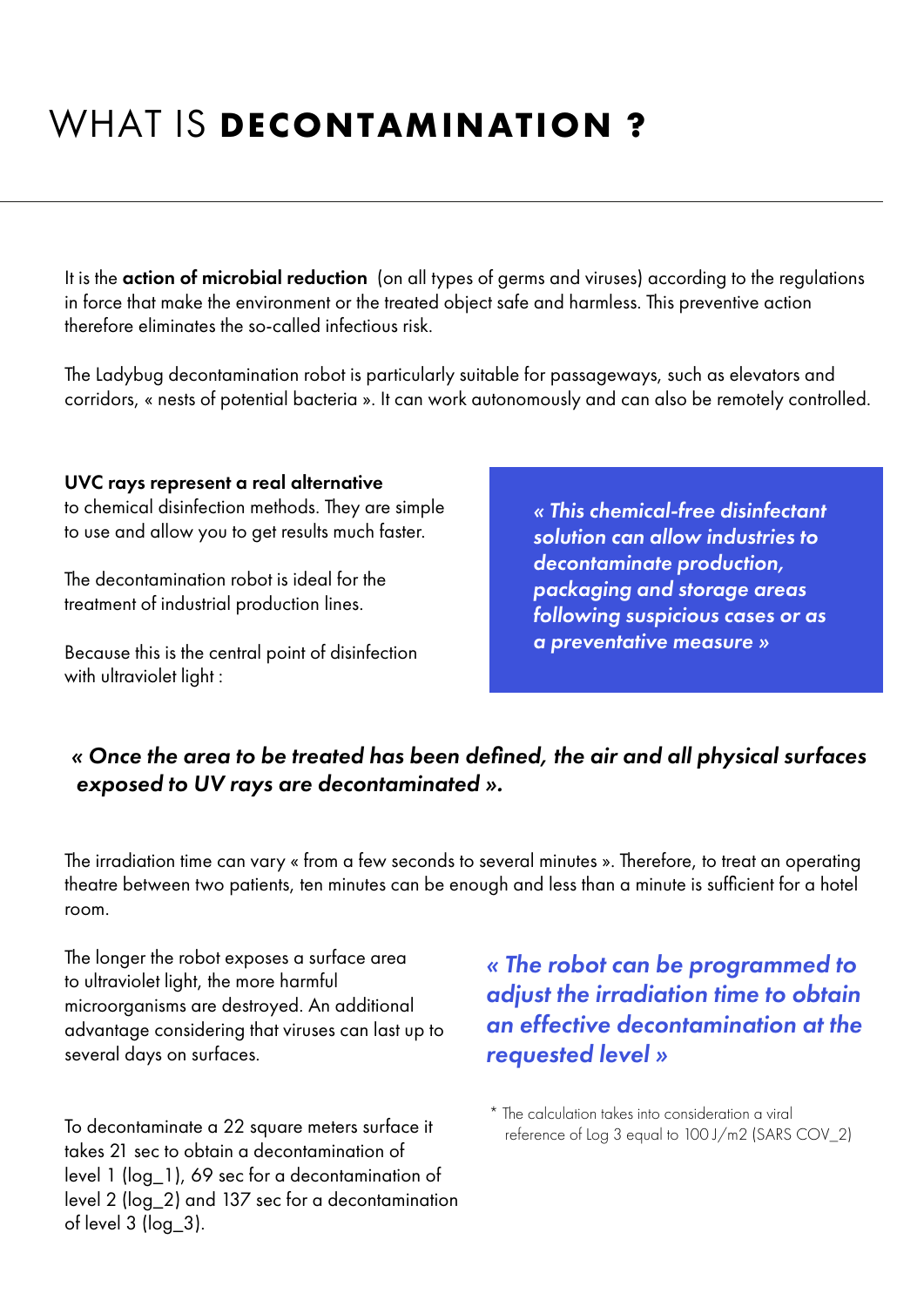This equipment can, depending on the predefined parameters, carry out automatic disinfection according to an operator's choice of the range of actions depending on the configuration of the room in which the cycle will take place.

#### *Proven technology*

UV germicidal lamps have been used for many years for the disinfection of air, water and surfaces in hospitals, nursing homes, laboratories and many other industries where hygiene and cleanliness are of the utmost importance.



| Microbe                                                                                                     | $D_{\rm oo}$ Dose<br>J/m <sup>2</sup> | UV $km^2/J$ | Base Pairs kb                      | Source                     |
|-------------------------------------------------------------------------------------------------------------|---------------------------------------|-------------|------------------------------------|----------------------------|
| Coronavirus                                                                                                 | 7                                     | 0.35120     | 30741                              | Walkers 2007 <sup>°</sup>  |
| Berne virus (Coronaviridae)                                                                                 | 7                                     | 0.32100     | 28480                              | <b>Weiss 1986</b>          |
| Murine Coronavirus (MHV)                                                                                    | 15                                    | 0.15351     | 31335                              | Hirano 1978                |
| Canine Coronavirus (CCV)                                                                                    | 29                                    | 0.08079     | 29278                              | Saknimit 1988 <sup>b</sup> |
| Murine Coronavirus (MHV)                                                                                    | 29                                    | 0.08079     | 31335                              | Saknimit 1988 <sup>b</sup> |
| <b>SARS Coronavirus CoV-P9</b>                                                                              | 40                                    | 0.05750     | 29829                              | Duan 2003 <sup>c</sup>     |
| Murine Coronavirus (MHV)                                                                                    | 103                                   | 0.02240     | 31335                              | Liu 2003                   |
| <b>SARS Coronavirus (Hanoi)</b>                                                                             | 134                                   | 0.01720     | 29751                              | Kariwa 2004 <sup>d</sup>   |
| <b>SARS Coronavirus (Urbani)</b>                                                                            | 2410                                  | 0.00096     | 29751                              | Darnell 2004               |
| Average                                                                                                     | 308                                   | 0.00747     | including all studies              |                            |
| Average excluding outliers                                                                                  | 58                                    | 0.03960     | excluding Walkers, Weiss & Darnell |                            |
| $d$ (at 3 logs)<br><sup>b</sup> (estimated)<br><sup>o</sup> (J ingwen 2020)<br><sup>c</sup> (mean estimate) |                                       |             |                                    |                            |

#### Table 1: Summary of Ultraviolet Studies on Coronaviruses

The following information concerning the sensitivity of the coronavirus to UV rays has been published by ResearchGate.net

Table 1 summarizes the results of the studies that were carried out on coronaviruses under exposure to UV radiation, with the specific species indicated in each case.

The D90 value indicates the UV dose for 90% inactivation (decontamination level at log\_1).

Although there is a wide range of variation in D90 values, this is typical of laboratory studies of UV sensitivity. The D90 value range for coronaviruses is 7 to 2410 J / m2, averaging 308 J / m2, should adequately represent the UV sensitivity of the SARS-CoV-2 (COVID-19) virus.

Also, based on the study « UV-C irradiation is highly effective in inactivating and inhibiting SARS-CoV-2 replication » (Bianco, Biasin, Pareschi et al.), 2020 :

A dose of 37 J / m2 would be sufficient to achieve a reduction to log 3 level (99.9%) for a virus density comparable to the « low-level » contaminations observable in closed environments such as a hospital room : « At a virus density comparable to that observed in SARS-CoV-2 infection, an UV-C dose of just 3.7 mJ / cm2 was sufficient to achieve a 3-log inactivation ».

Finally the study « Rapid and complete inactivation of SARS-CoV-2 » (A Griffiths, NEIDL Boston University & S), 2020 :

A dose of 50 J / m2 would result in a reduction of the SARS-CoV-2 virus by 99% (Log2) : « The team applied a dose of 5mJ / cm2, resulting in a reduction of the SARS-CoV-2 virus of 99% ».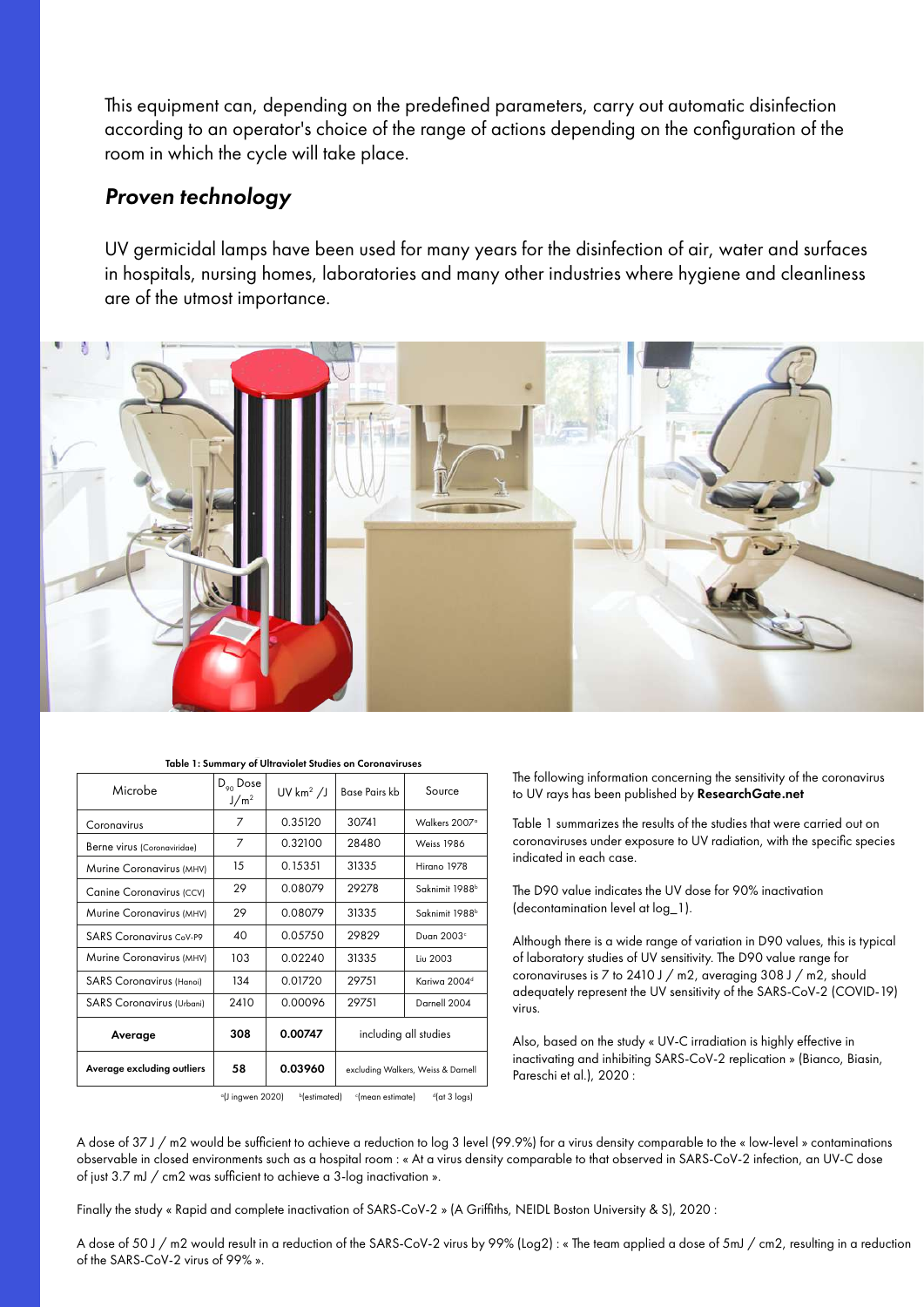### LADYBUG UVC ® 100 **TECHNICAL FEATURES**



### **Options**

Electric motorization to help the movement with forward / reverse and braking Thermal WIFI printer for printing reports of decontamination after of each operation of disinfection